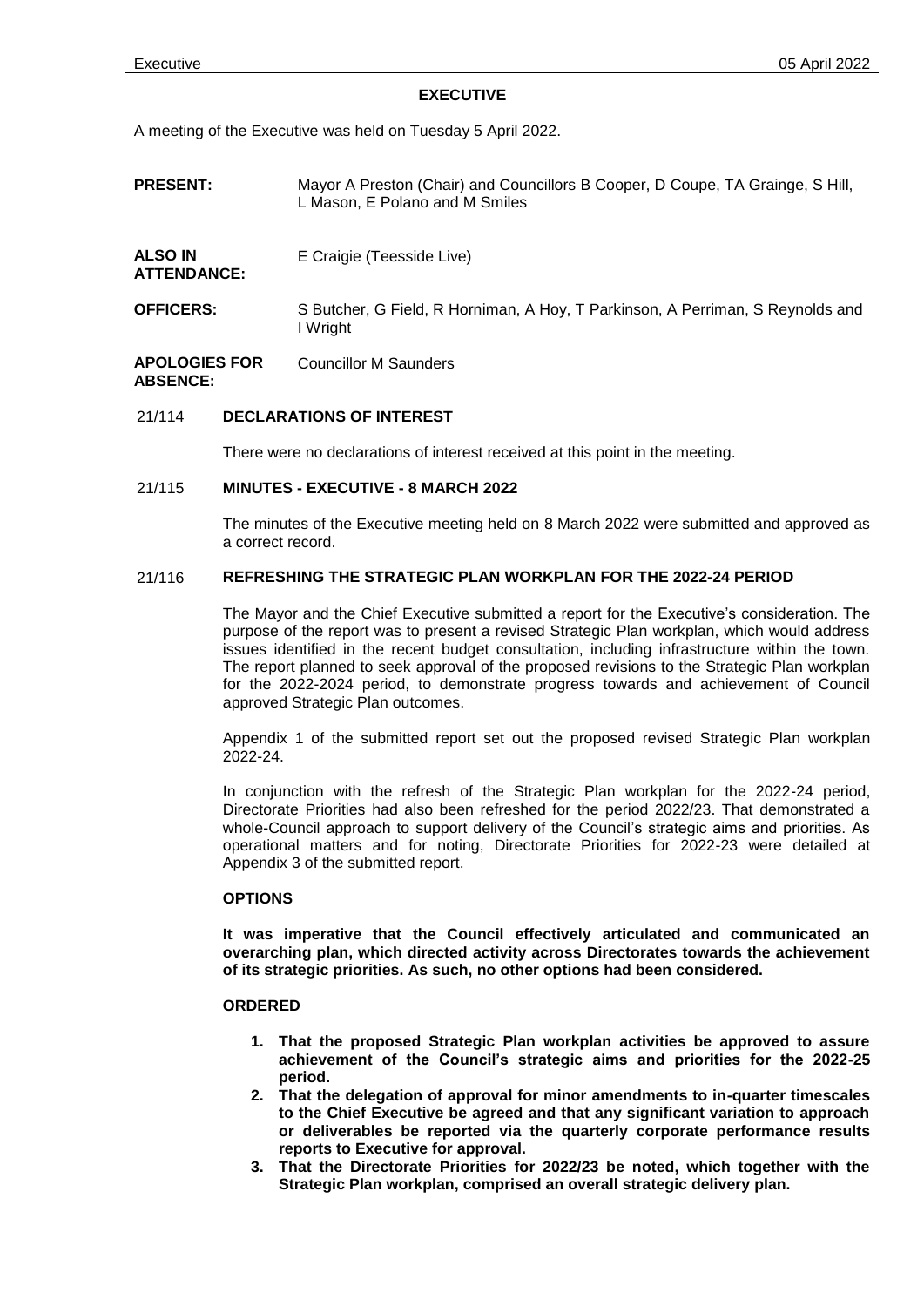### **REASON**

**To provide the necessary detail to demonstrate robust delivery plans of the Council's strategic priorities and assurance of the associated governance.**

## 21/117 **SCHOOLS CAPITAL PROGRAMME 2022**

The Deputy Mayor and Executive Member for Children's Services and the Director of Education and Partnerships submitted a report for the Executive's consideration. The purpose of the report was to seek approval of schemes to be added to the Schools Capital Programme, for delivery to commence in the academic years 2021/22 and 2022/23.

The report set out Middlesbrough Council's responsibilities to maintain school buildings and ensure there was sufficient school places to meet demand. The report outlined a programme of capital works to address school maintenance priorities and increase provision for pupils with Special Educational Needs and Disabilities (SEND). The report also identified the proposed financing from the Department for Education (DfE) capital grants.

Appendix 1 of the submitted report set out new schemes proposed to be added to the programme for delivery during the 2021/22 and 2022/23 academic years and beyond. It included schemes aimed at improving the condition of schools - roof works, improvements to heating systems, and drainage works.

#### **OPTIONS**

**The Executive could have chosen not to approve the schemes for inclusion in the Schools Capital Programme. In the short term, that could have led to elements of the buildings identified failing, resulting in lost teaching and learning time, inappropriate learning environments, health and safety risks, and a shortage of school places for some of the town's most vulnerable learners.**

**In the longer-term, such an approach would have led to the gradual decline of the condition of the schools, children being out of school unnecessarily and escalating costs for both the schools and the Council.**

### **ORDERED**

**That the new schemes included in Appendix 1, and discussed in the report, be approved and added to the Schools Capital Programme for delivery to commence in the 2021/22 and 2022/23 academic years.**

#### **REASON**

**To ensure that the grant funding available was spent in a timely manner on improving teaching and learning environments and outcomes for young people.**

**To deliver the Council's statutory obligation to ensure there were sufficient school places to meet demand, in particular for children and young people with Special Educational Needs (SEN), and to meet suitability and condition requirements.**

**There was no obligation for the Council to consult over the schemes. Schools named in the programme had been engaged on a tentative basis to ensure that, where a school contribution to the cost of schemes was required, that could be agreed.**

## 21/118 **LOCAL CYCLING AND WALKING IMPLEMENTATION PLAN; LINTHORPE ROAD CORRIDOR PHASE 2**

The Executive Member for Regeneration and the Director of Regeneration and Culture submitted a report for the Executive's consideration. The purpose of the report was to seek approval for the proposals to re-allocate road space along the Linthorpe Road corridor (between and Ayresome Street and Devonshire/Cumberland Road) to create protected cycle lanes in both directions.

The proposals planned to extend the provision created as part of phase 1 (Borough Road to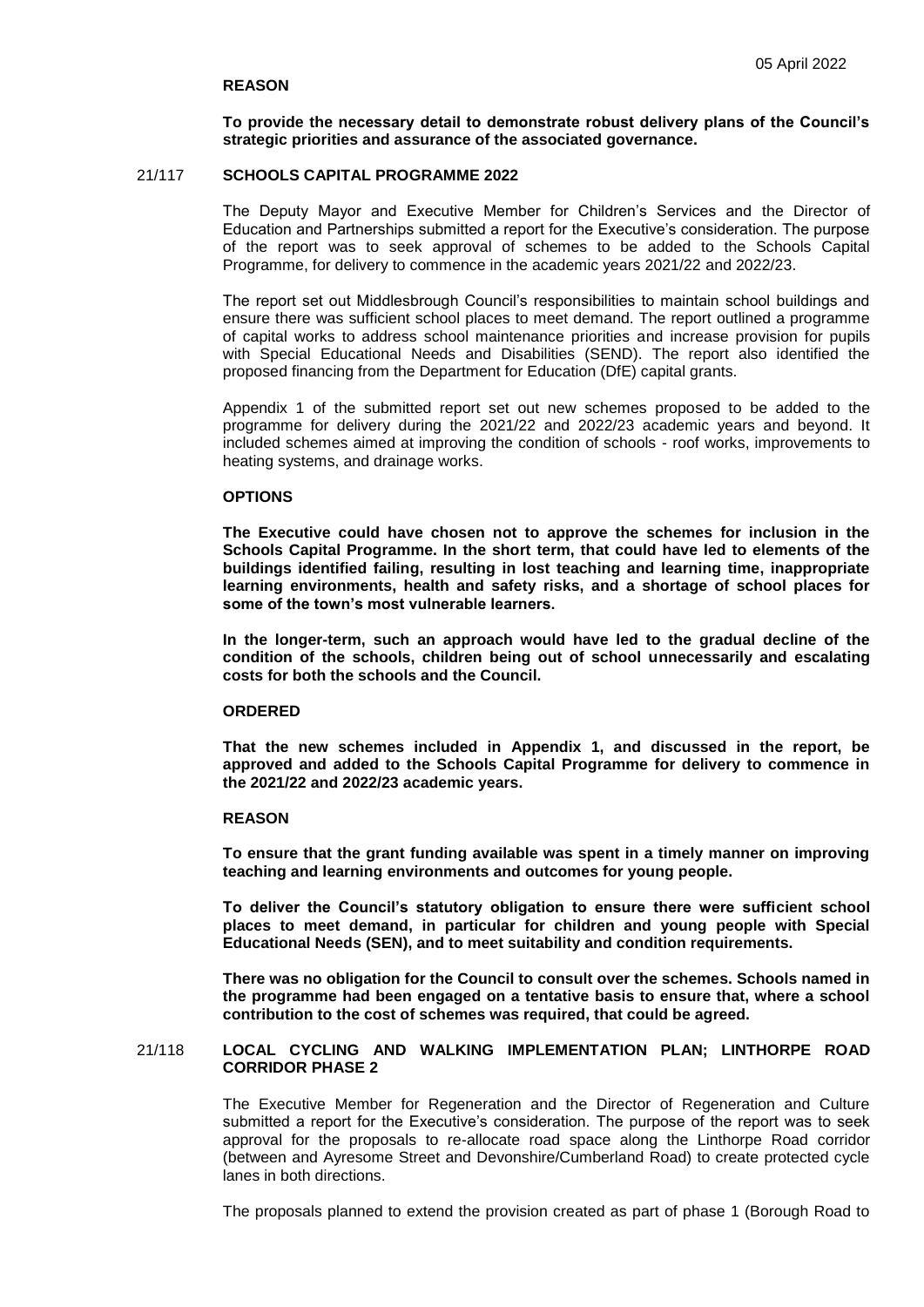Ayresome Street); connecting Linthorpe Village with the town centre. The proposals would see reduced on-street car parking; potentially impacting upon businesses and adjacent residential areas. There were also proposed side road closures, which could be perceived to reduce direct accessibility to parking, loading and bus stop consolidation proposals. The proposed plans were contained in Appendix 3 and were summarised at paragraph 8 of the report.

Consultation had been undertaken on the proposals with all stakeholders, including affected councillors, residents, businesses, bus operators and emergency services. The results of the consultation were largely supportive (see paragraph 12 of the submitted report). A full consultation questionnaire summary was contained at Appendix 6 of the submitted report.

# **OPTIONS**

**The other potential decisions that had not been recommended included:**

- **1. Doing nothing - that was not recommended, as it would not have allowed the Council to realise the benefits outlined within the report. That would have had an impact upon the Council's Town Centre Strategy, Green Strategy and other strategic objectives such as the recently approved Cycling in Middlesbrough; Investment and Future Infrastructure Opportunities report.**
- **2. Re-assessing the corridor proposals - that was not recommended, as the proposals had been designed using internal and external expertise, identifying the most economic and safe utilisation of space. Any changes to the provision would have had significant implications for delivery, as each element was symbiotically balanced against one another. Any alterations would have deviated away from the Department for Transport's (DfT) cycle standards and would not have achieved the goals.**

# **ORDERED**

**That the ambitious, re-allocation of road space to deliver cycle infrastructure improvements along the Linthorpe Road corridor, as per plans contained in the appendix, be approved.**

# **REASON**

**The proposals planned to extend the approved provision as part of phase 1 (between Borough Road and Ayresome Street). That would create an increased seamless cycleway link between Linthorpe Village and the town centre.** 

**The proposals were being recommended as they aligned with a number of Council objectives, namely:**

- **improving safety along the corridor for all road users, and reducing accidents;**
- **making the corridor more pedestrian friendly, particularly for those with mobility issues;**
- **supporting the local economy; improving accessibility to local retail, leisure and services by improving facilities for short journeys to be made;**
- **reducing congestion along a busy corridor to improve air quality, reduce noise and help to improve the local environment;**
- **better use of the available space to improve the public realm; giving the space back to people as opposed to vehicles to help the area to look and feel amazing;**
- **improving public health by reducing pollution, and creating an environment where people could travel actively, and be more likely to want to spend time in the area;**
- **ensuring the expeditious, convenient and safe movement of vehicular and other traffic (including pedestrians) on Middlesbrough Council's Highway Network; and**
- **acting as a statement of intent to echo Government's ambitions to significantly increase cycle levels and adopt LTN 1/20 cycle infrastructure guidance.**

**The Council had identified a problem with localised congestion. Building roads and**